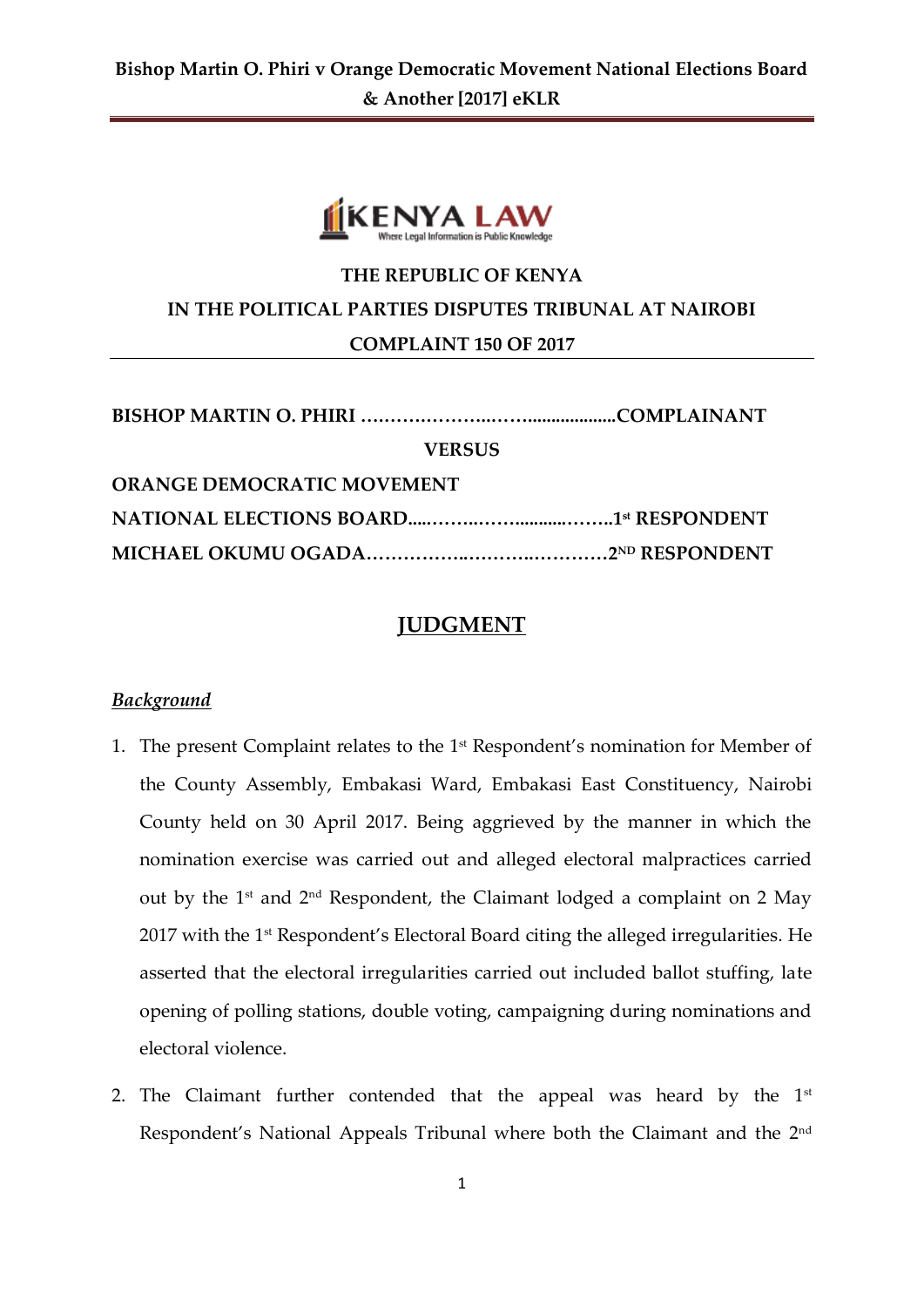## **Bishop Martin O. Phiri v Orange Democratic Movement National Elections Board & Another [2017] eKLR**

Respondent participated in the hearings. However, the Claimant alleged that on the day the ruling was to be delivered, he was informed by the  $1<sup>st</sup>$  Respondent that the ruling would be delivered when it was ready.

- 3. The Claimant also asserted that he attempted to obtain a copy of the ruling on 8 May 2017, but was notified that there would be a delay in releasing the same. Apprehensive that he would be locked out of the nomination exercise, the Claimant approached this Tribunal seeking that the nomination exercise for the said electoral seat be declared not free and fair and that the 1<sup>st</sup> Respondent be directed to conduct fresh nominations for Member of the County Assembly, Embakasi Ward.
- 4. The Claimant's Amended Statement of Claim was supported by the affidavit of Alfred Owanda dated the same day attesting to the irregularities cited in the Amended Statement of Claim.
- 5. When the matter first appeared before us on 8 May 2017, we directed the Claimant to first exhaust IDRM before the matter could proceed to full hearing. At the next hearing on 9 May 2017, Ms Marienga for the Claimant submitted that IDRM had been instituted but no ruling had been given in respect of the same. The same is demonstrated by the letter dated 2 May 2017

#### **ISSUES FOR DETERMINATION**

6. The Claimant has prayed for a fresh nomination exercise on the basis that the nomination exercise in respect of Member of the County Assembly, Embakasi Ward was not free and fair. It therefore appears to us that the only issue for determination is whether the 1st Respondent's conduct of the nominations for Member of the County Assembly, Embakasi Ward was free and fair.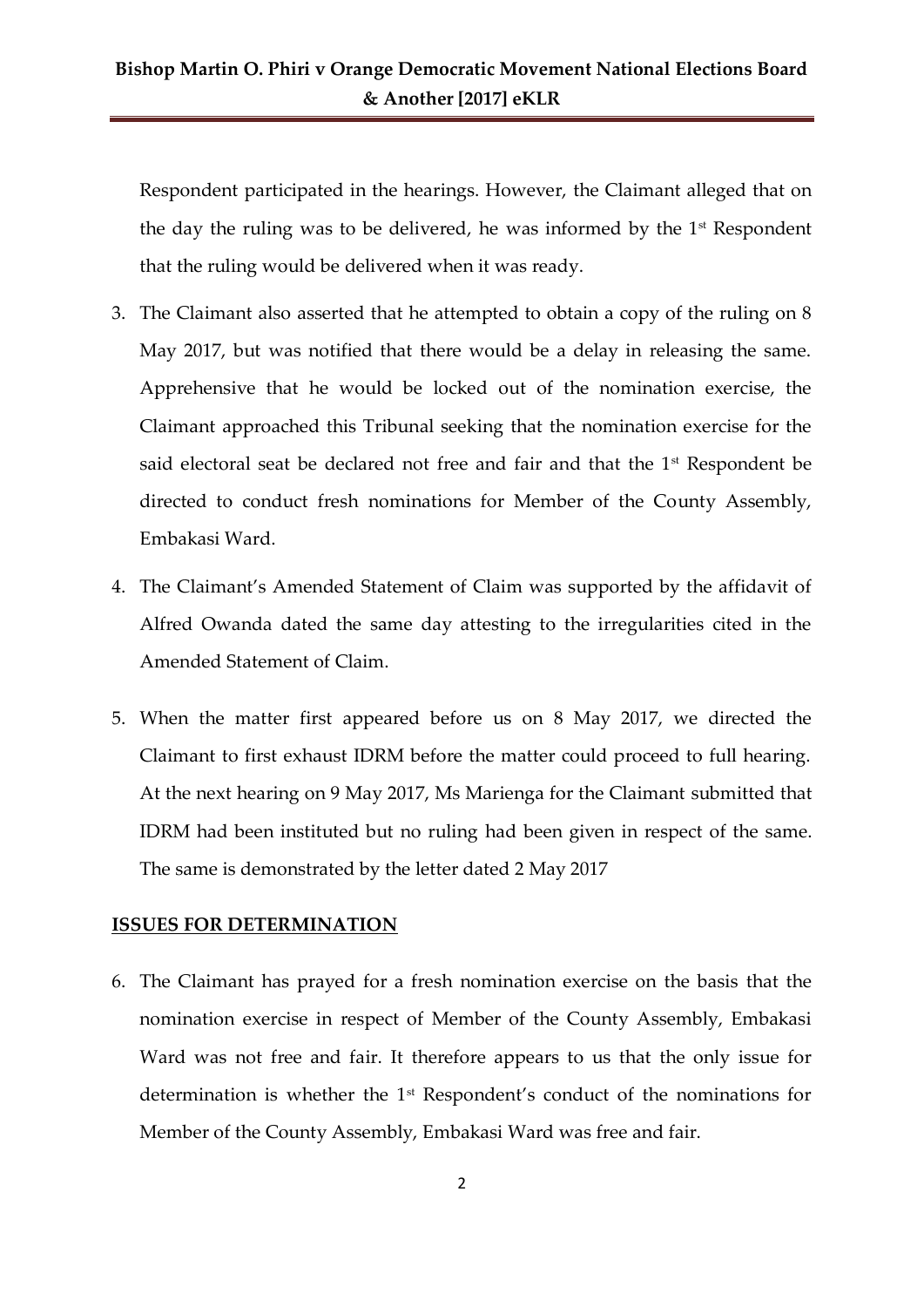## **ANALYSIS**

- 7. The Claimant's main contention is that the nomination results should be nullified because the exercise was not free and fair. While the Claim was not contested, since electoral disputes not only concern the parties who take part in electoral dispute resolution, but the entire electorate that seeks to elect a representative, the Claimant would have to prove his case on a balance of probabilities to overturn the election result. Moreover, there is a presumption that elections are conducted in accordance with the rules and electoral laws. Therefore, anyone seeking to overturn an election result, must do more than make general allegations. They must provide 'cogent, credible and consistent evidence' as stated by the Supreme Court in *Raila Odinga & Others v IEBC & Others SCEP 5 of 2013.*
- 8. After considering the record produced by the Claimant, we are not satisfied that he has proved his Claim on a balance of probabilities.
- 9. The Claimant has not satisfied this Tribunal, on a balance of probabilities, that the nominations were irregularly conducted.

### **ORDERS**

- 10. In the circumstances, we direct as follows:
	- a. The Amended Statement of Claim dated 8 May 2017 fails.
	- b. Each party to bear its own costs.

### **Dated at NAIROBI this 10th DAY of MAY 2017**